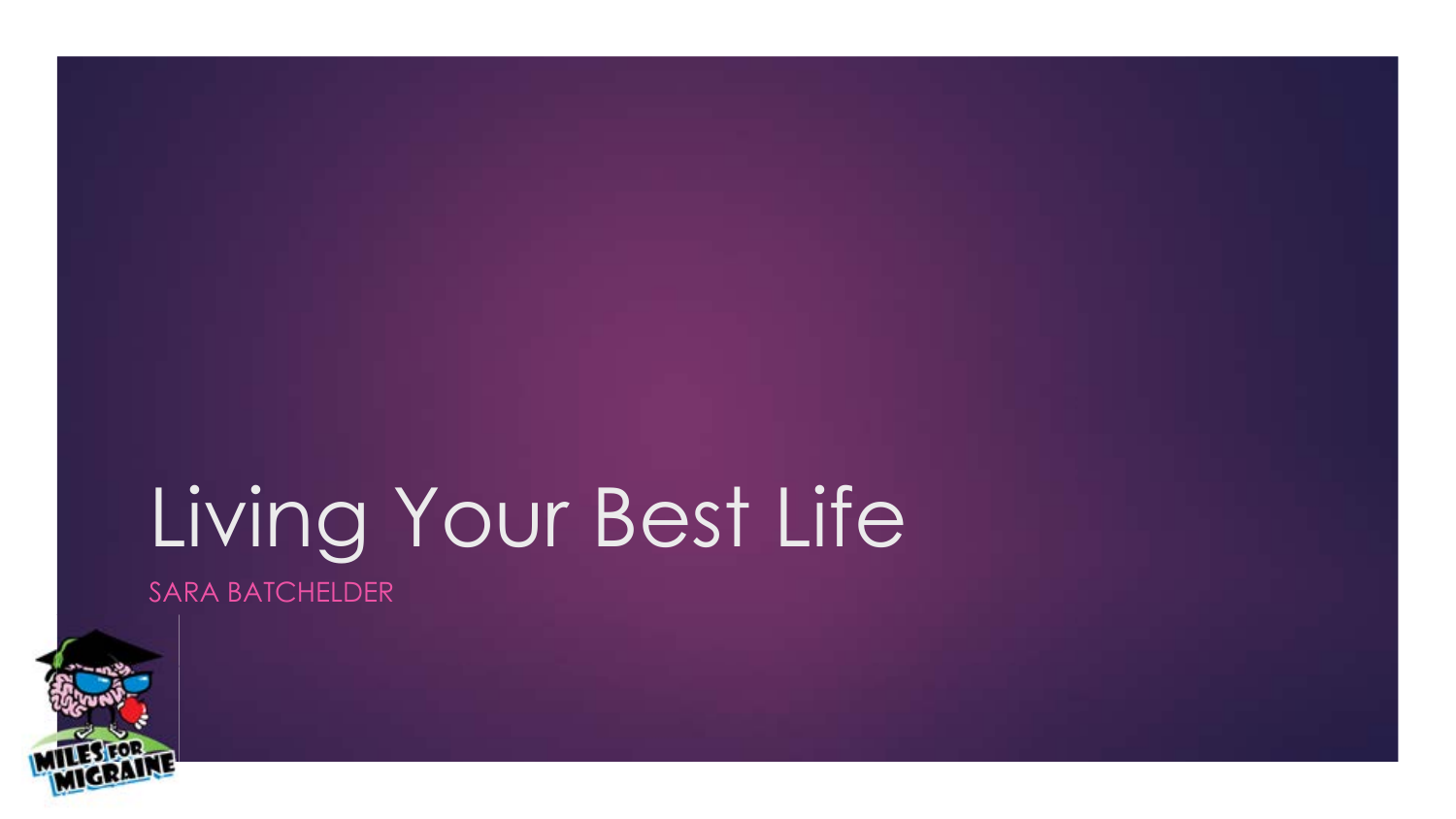## **Introduction**

- Diagnosed in 1992, aged 22
	- Comorbidities
		- $\triangleright$  statistical association of two distinct diseases in the same individual at a rate higher than expected by chance
- Became chronic and daily over ten years ago
- Have tried over 80 treatments, including a nerve stimulator implant



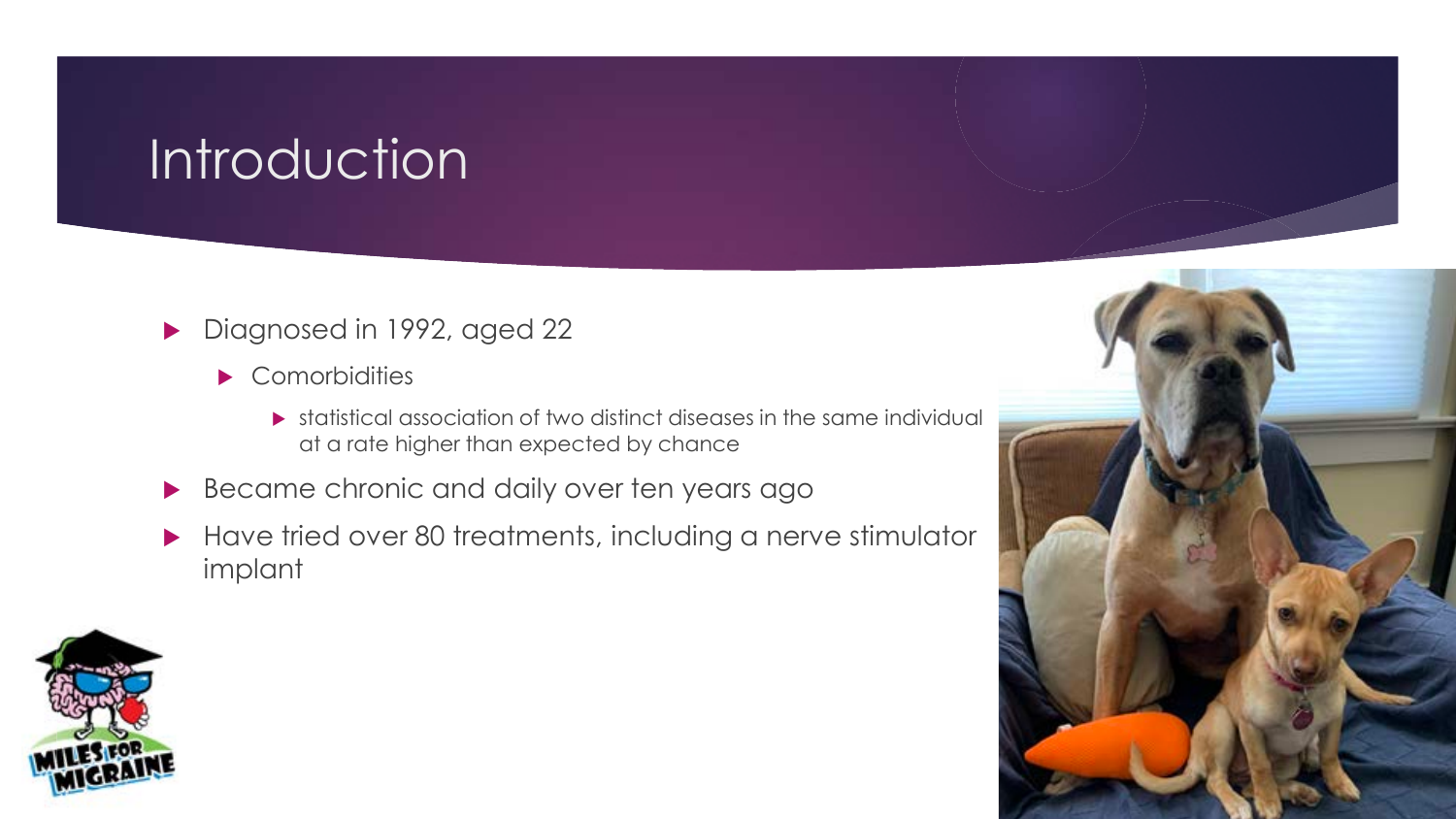## **Introduction**

- Have been participating in Miles for Migraine since 2013
- Have been participating in Headache on the Hill since 2015
- I struggle with living my best life every minute of every day
- "The one thing that we all have in common is that we're all totally different" - Me



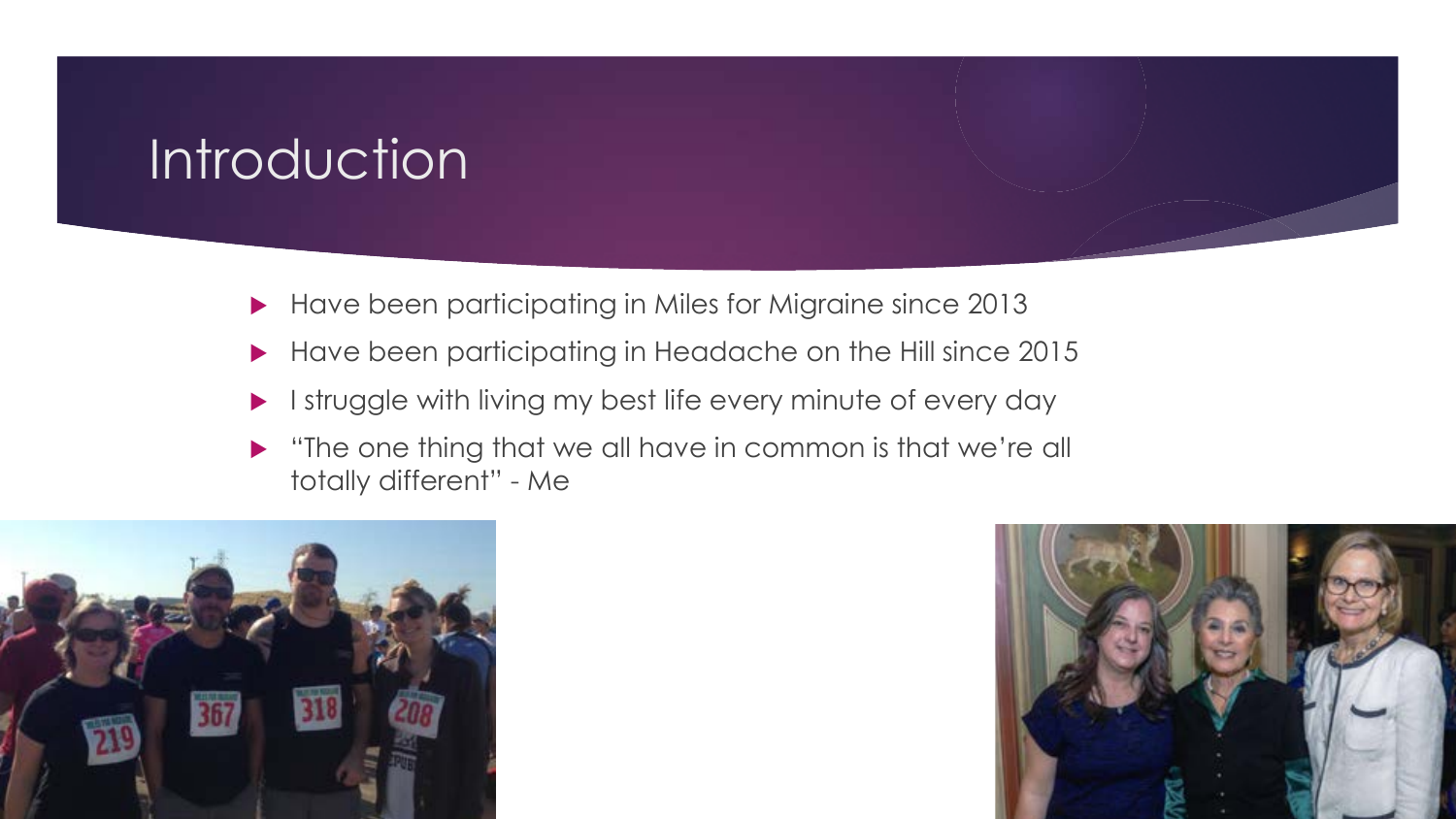The Constitution only guarantees the American people the right to pursue happiness. You have to catch it for yourself.



# - Benjamin Franklin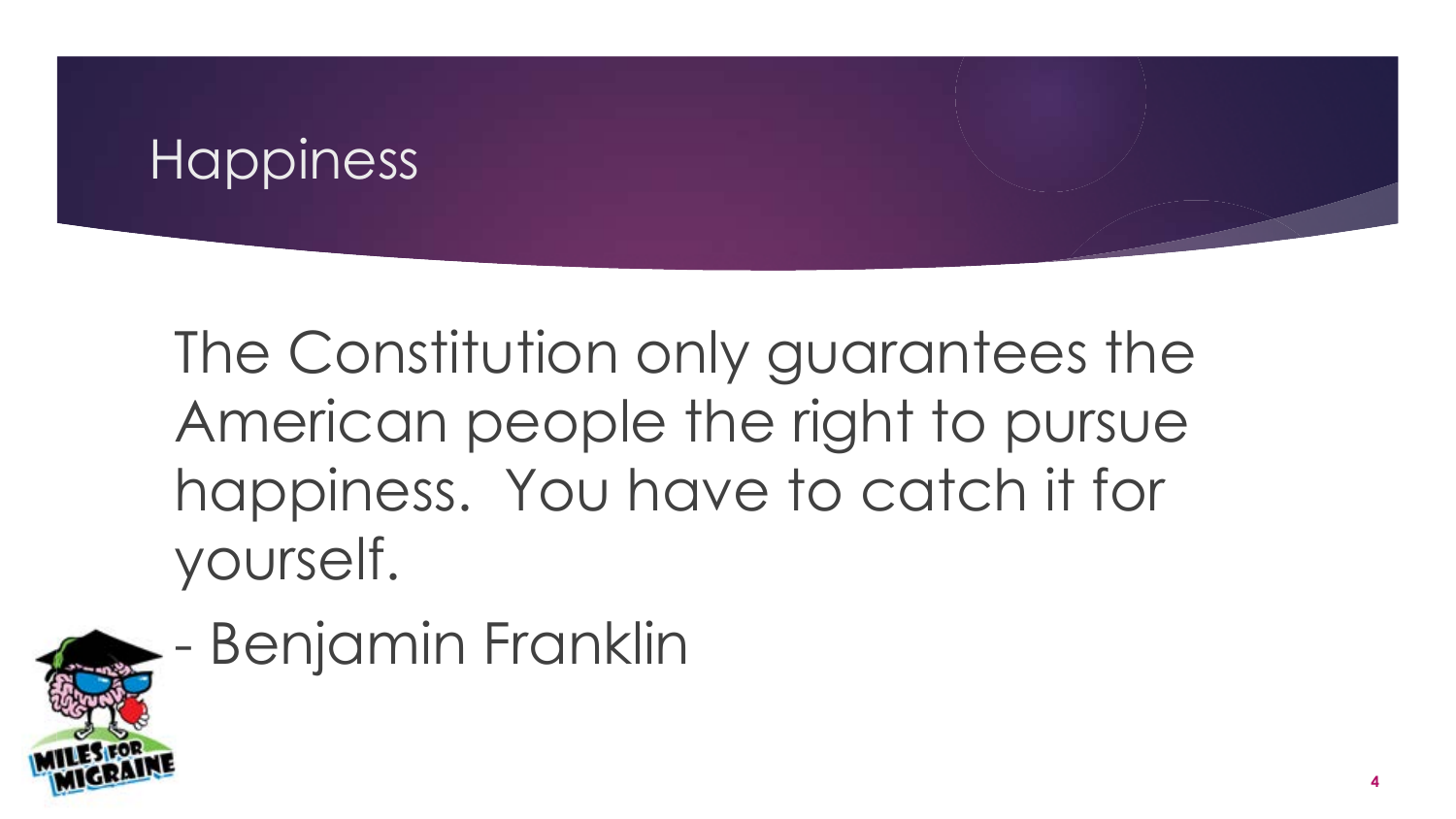- "Happy" documentary interviewed happy people
- Happiness research focuses beyond absence of illness, a life that flourishes with deep and genuine happiness
- 50% determined by our genes genetic set point
- 10% circumstances income, social status, where you live, age, **health**
- 40% intentional behavior to become happier
- Family, friends, nature, flow
- People with intrinsic goals are happier personal growth, relationships, community feeling

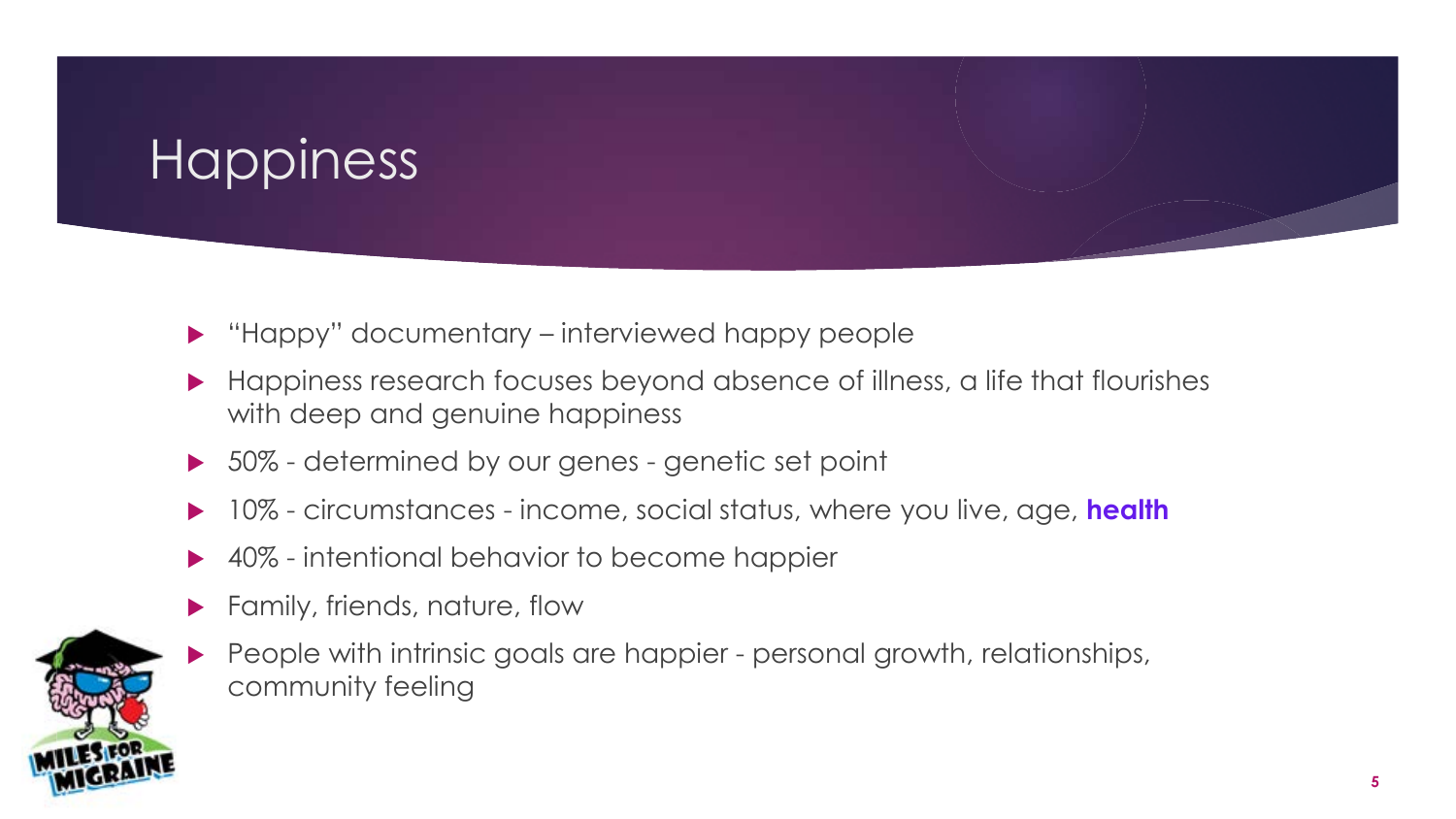# How Can I Worry About Any of That When I'm in Pain?

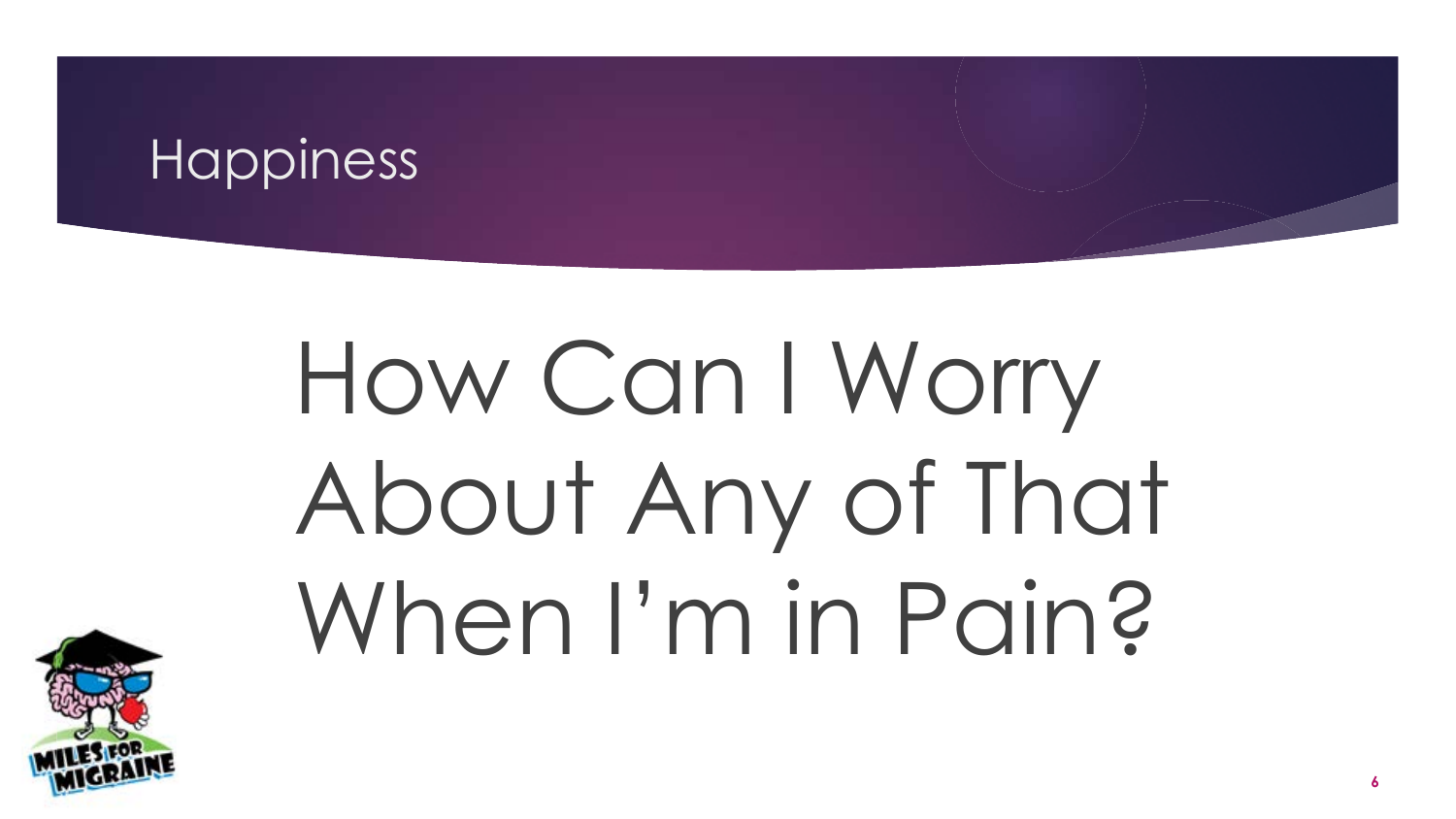- 40% intentional behavior to become happier
- Family, friends, nature, flow, smile
- **Intrinsic goals personal growth, relationships, community feeling**
- We all need something bigger than ourselves to believe in
- I believe we can work on these goals even with health conditions

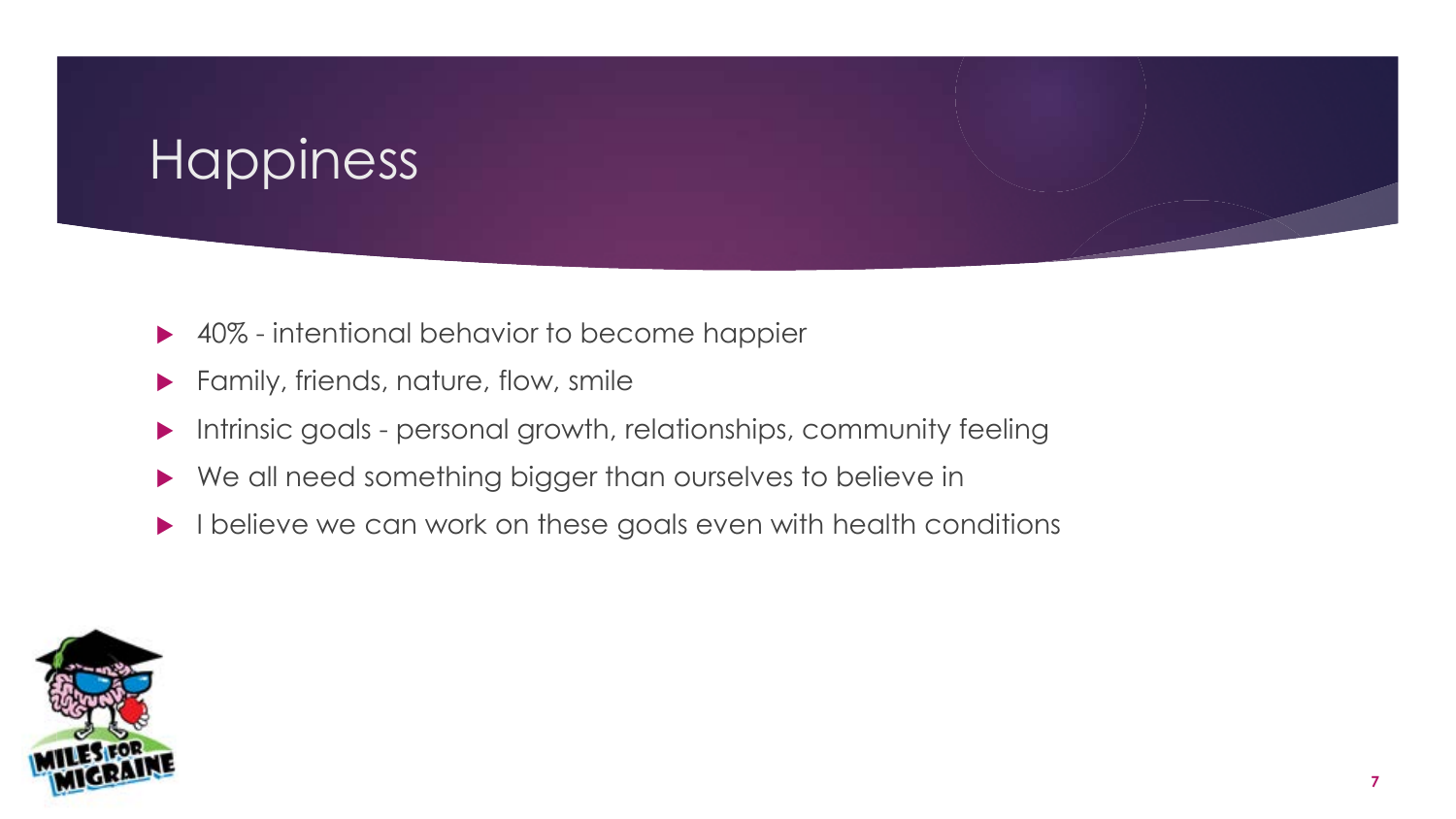- Doesn't mean what most people think it means
- It does NOT mean giving up
- It doesn't really mean Acceptance and Commitment Therapy either, but kinda
	- ▶ Type of psychotherapy that helps you accept the difficulties that come with life
	- **Learn how to accept those things that are out of your control and commit to** changing those things that can be changed to make your life better

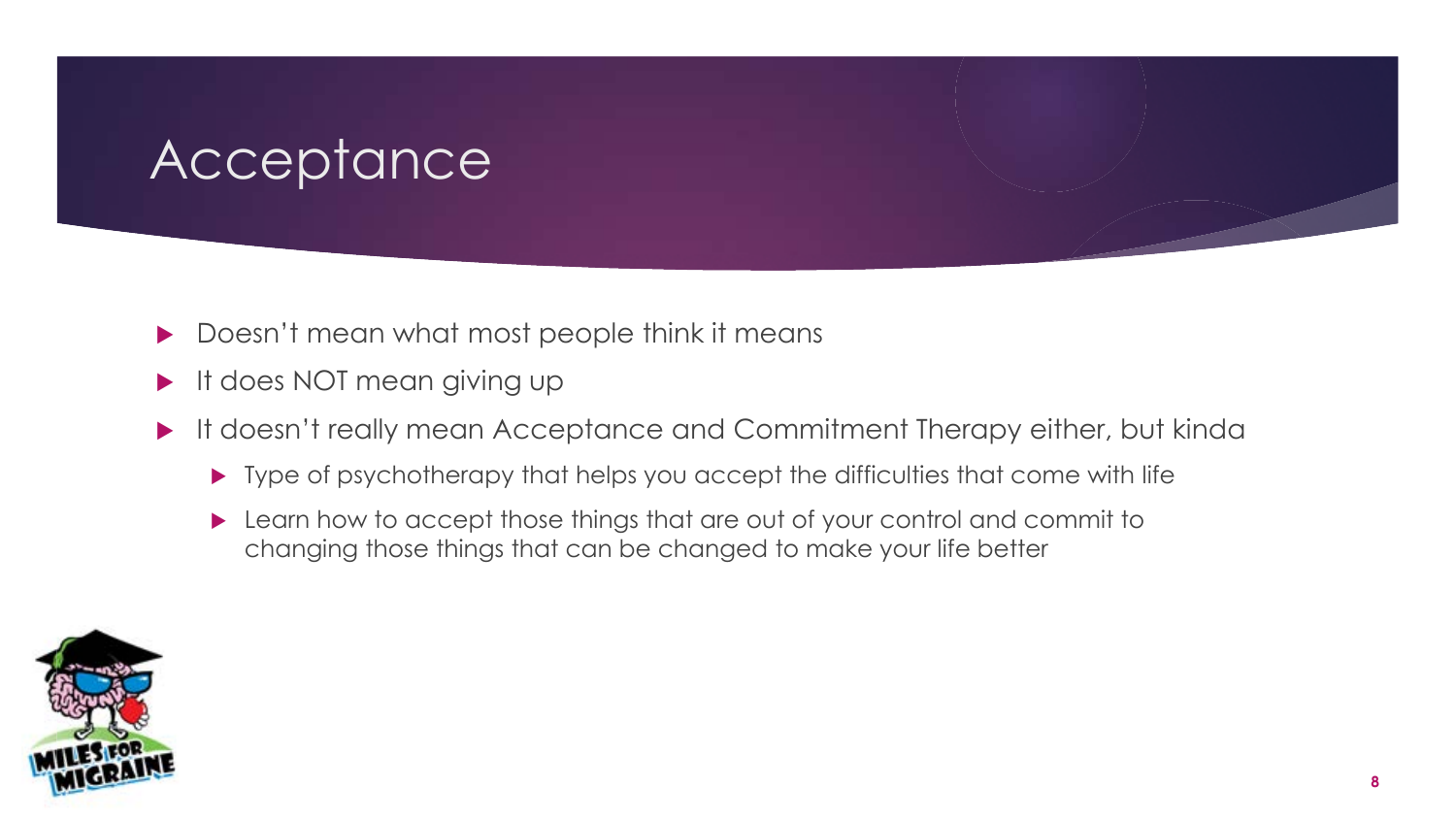- Mhat acceptance means to me
- Nerve stimulator surgery failure
- I no longer fight the idea that I have migraine disease
- No more why me?
- Try not to obsess about migraine all the time
- Redirect that energy on other things

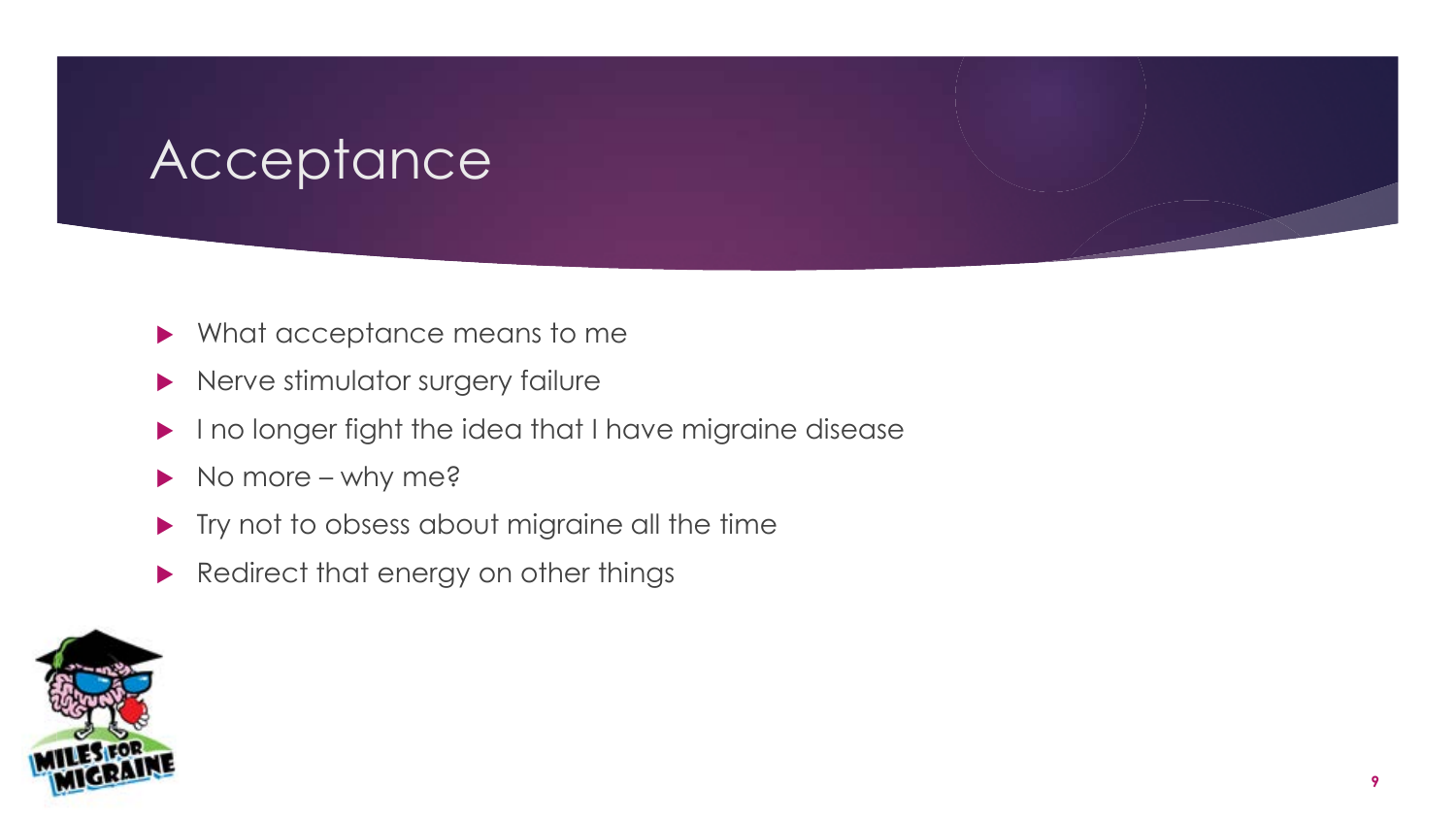#### Mhat Acceptance Means to Me

- **Focus energy on** 
	- ▶ 40% intentional behavior to become happier
	- **Family, friends, nature, flow**
	- **Intrinsic goals personal growth, relationships, community feeling**
	- ▶ We all need something bigger than ourselves to believe in
- am a person with migraine disease
- What can I do?
	- ▶ Work, friends, family
	- **Living more in the moment**

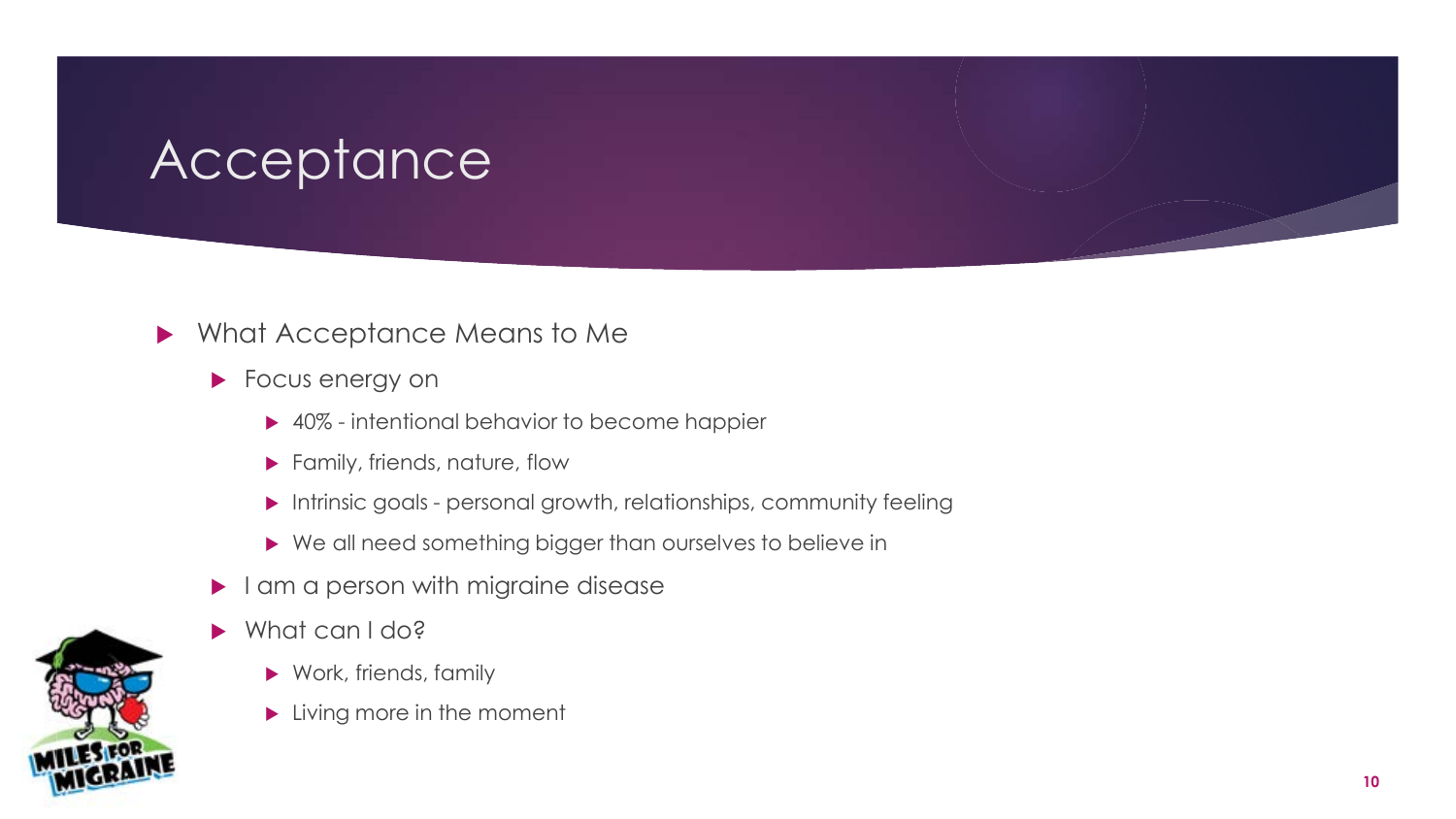- What Do I Try to Focus on Now?
- **Better relationships with doctors** 
	- Migraine Profile
- Researching treatments
- Advocating for the migraine community
- Realistic goals career, social life
- Feeling like my diseases are managed much better
- Acceptance is a journey, not a destination

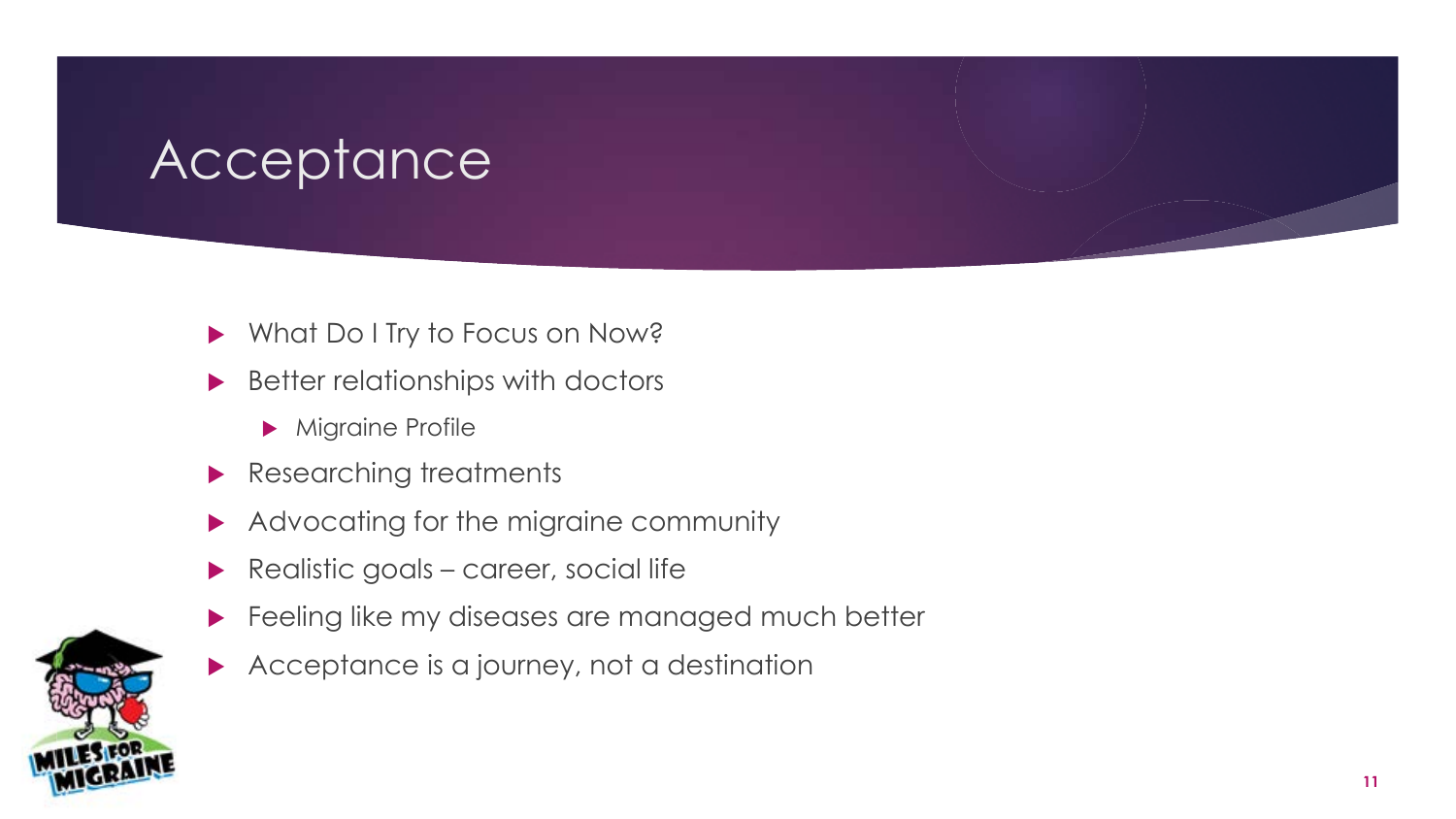# Observing Thoughts

- Would you talk to your best friend in the same way you talk to yourself?
- Things don't change, but your thoughts about them do
- Is it really true that you are worthless, because you spend a lot of time on the couch?
- We can't change that we have migraine disease until there is a cure
- But we can change how we think about it and ourselves

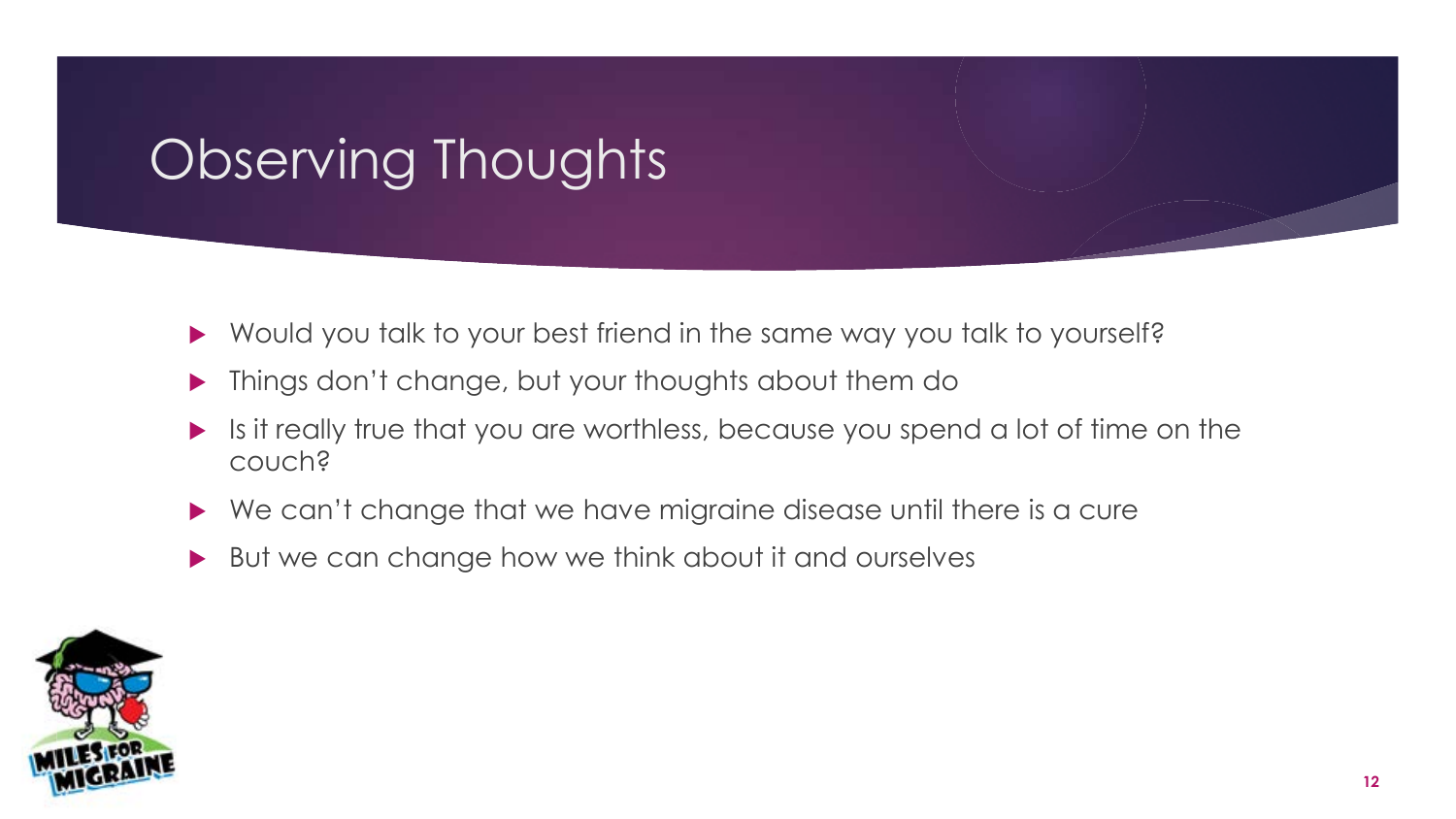# Observing Thoughts

#### $\blacktriangleright$  The Work

- When she believed her thoughts, she suffered, and when she didn't believe her thoughts she didn't suffer.
- What had been causing her depression was not the world around her, but what she believed about the world around her.
- "When you argue with reality, you lose—but only 100% of the time."
- "Reality is always kinder than the story we are believing about it."

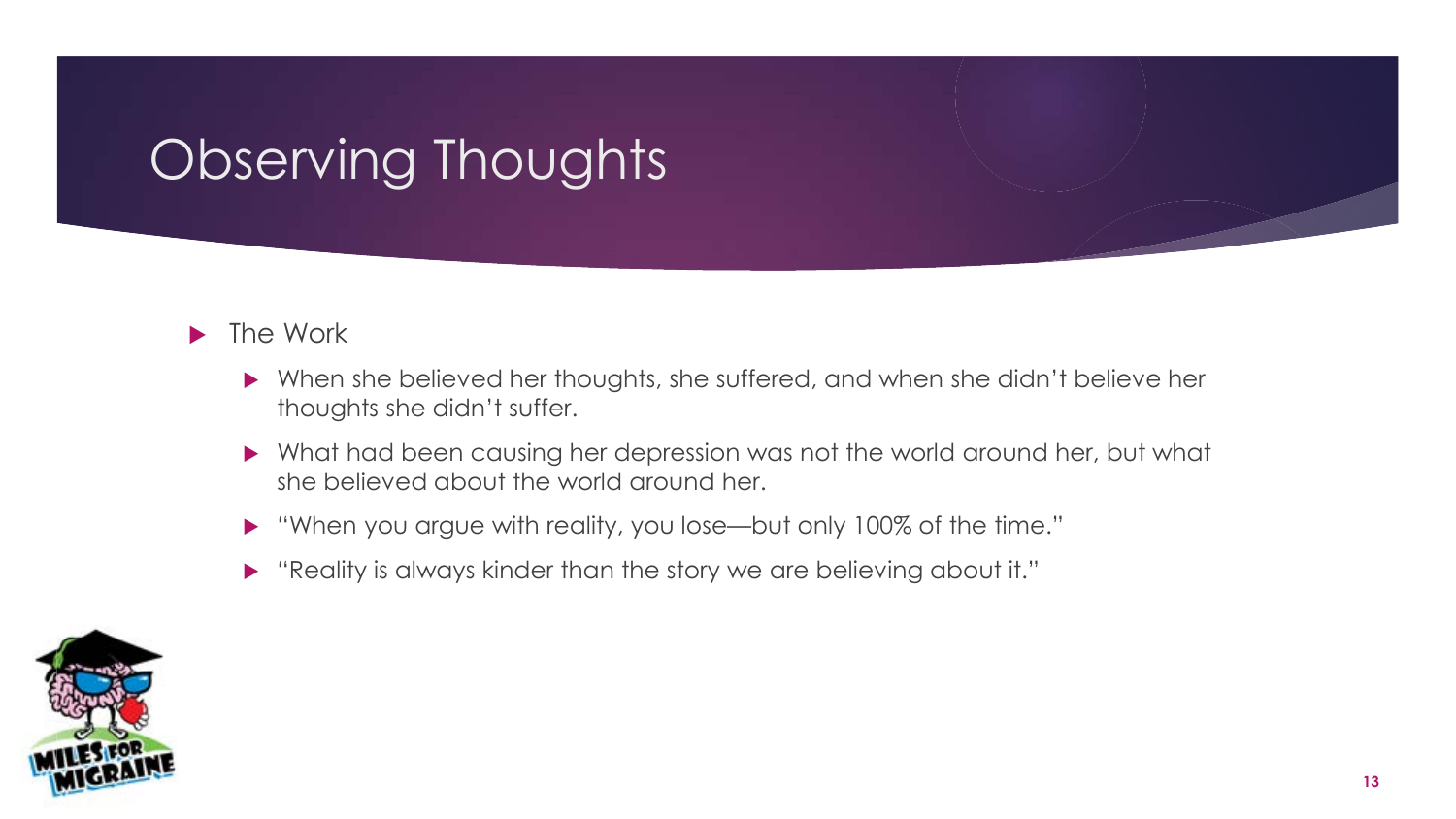# Observing Thoughts

#### **Leaves on a Stream**

- **Bring your focus to your breath**
- Start to notice the thoughts that come into your mind
- Imagine putting those words onto a leaf as it floats by on a stream
- ▶ Watch it drift on by
- Your mind will wander, and that's ok